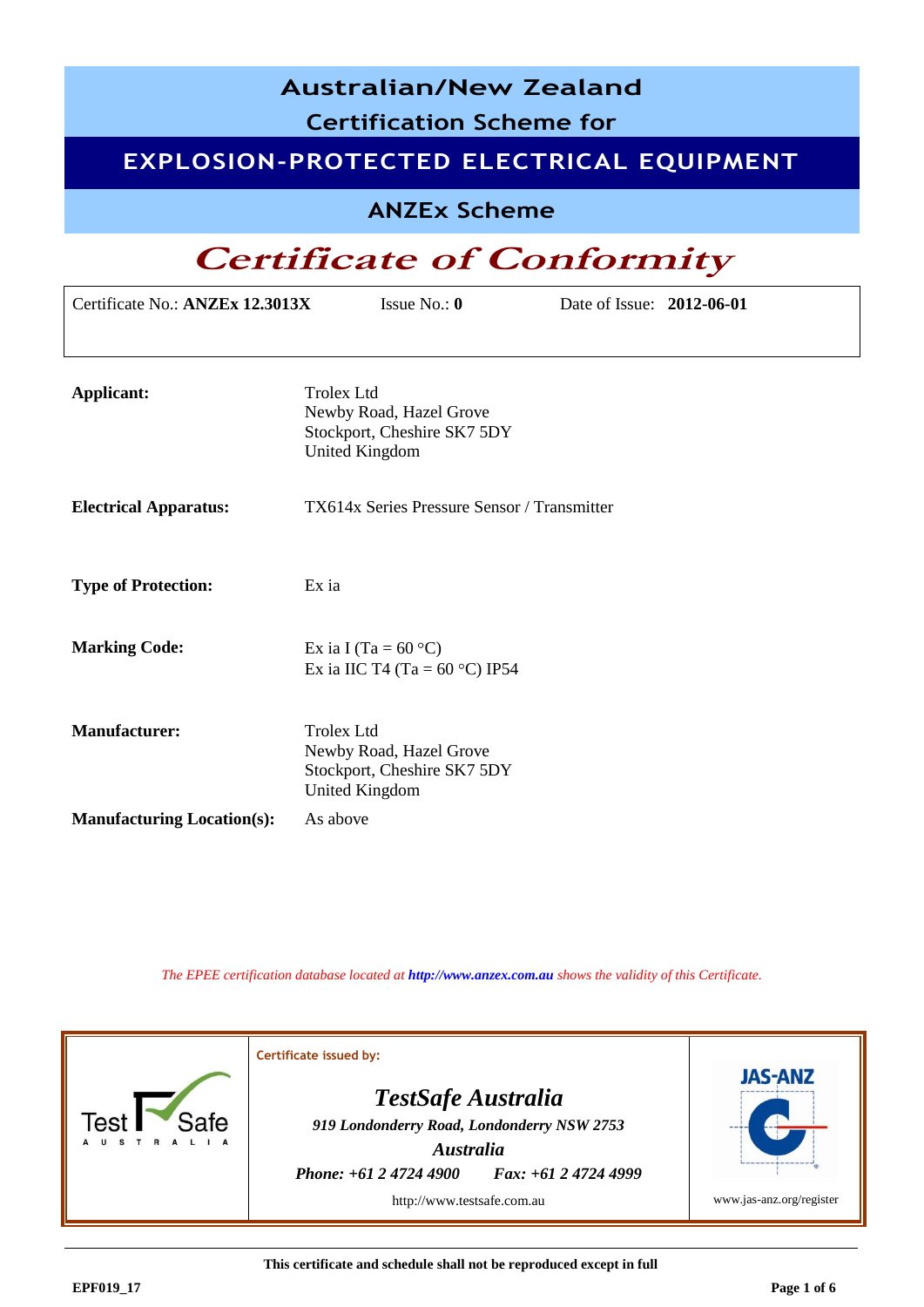| <b>Australian/New Zealand</b><br><b>Certification Scheme for</b> |                         |                           |  |  |
|------------------------------------------------------------------|-------------------------|---------------------------|--|--|
| EXPLOSION-PROTECTED ELECTRICAL EQUIPMENT                         |                         |                           |  |  |
| <b>ANZEx Scheme</b>                                              |                         |                           |  |  |
| <b>Certificate of Conformity</b>                                 |                         |                           |  |  |
| Certificate No.: ANZEx 12.3013X                                  | Issue No.: $\mathbf{0}$ | Date of Issue: 2012-06-01 |  |  |

*This certificate is granted subject to the conditions as set out in Standards Australia/Standards New Zealand Miscellaneous Publication MP87.1:2008.*

#### **STANDARDS:**

*The electrical apparatus and any acceptable variations to it specified in the schedule of this certificate and the identified documents, was found to comply with the following standards:* 

| AS/NZS 60079.0:2005  | Electrical apparatus for explosive gas atmospheres $-$ Part 0: General requirements (including<br>Amendment 1) |
|----------------------|----------------------------------------------------------------------------------------------------------------|
| AS/NZS 60079.11:2006 | Explosive atmospheres – Part 11: Equipment protection by Intrinsic safety 'i'                                  |
| AS 60529:2004        | Degree of protection provided by enclosures (IP code)                                                          |

*This Certificate does not indicate compliance with electrical safety and performance requirements other than those expressly included in the Standard(s) listed above.*

#### **ASSESSMENT & TEST REPORTS:**

*The equipment listed has successfully met the assessment and test requirements as recorded in:* 

Test Report No. and Issuing Body: **33511, TestSafe Australia** Quality Assessment Report No. and Issuing Body: **GB/SIR/QAR07.0017/02, Sira**

File Reference: **2012/001014**

Ujen Singh 2012-06-01

*Signed for and on behalf of issuing body Date of Issue*

Quality & Certification Manager

*Position*

**This certificate is not transferable and remains the property of the issuing body and must be returned in the event of it being revoked or not renewed.**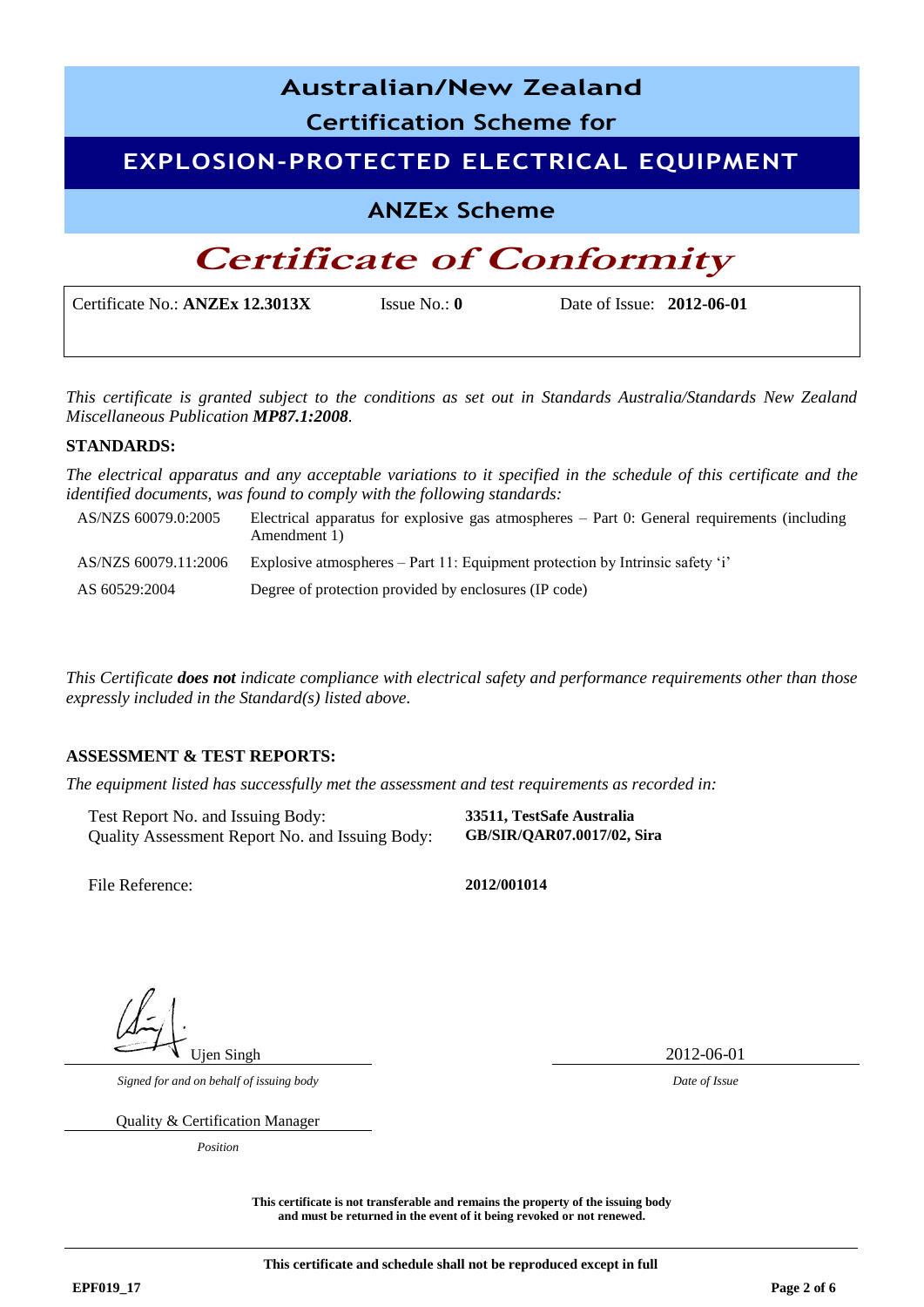# **Australian/New Zealand Certification Scheme for EXPLOSION-PROTECTED ELECTRICAL EQUIPMENT ANZEx Scheme**

## **Certificate of Conformity**

Certificate No.: **ANZEx 12.3013X** Issue No.: **0** Date of Issue: **2012-06-01**

### **Schedule**

### **EQUIPMENT:**

The Trolex TX614x – Series Pressure Sensor/Transmitters are designed to measure differential, gauge and absolute pressure in process pipeline, atmosphere and tank monitoring applications. The sensor element comprises a ceramic or stainless steel diaphragm in contact with strain gauge resistive elements in a Wheatstone Bridge configuration; in the case of the differential pressure sensor, there is a second diaphragm. Any deflection of the diaphragm due to changes in pressure difference across the diaphragm will unbalance the bridge and result in a signal proportional to the pressure difference. The bridge excitation is either voltage or current depending on the type of sensor. An analog-to-digital converter is used to provide a digital signal which is read by the microcontroller. The micro-controller software calculates the true scaled pressure reading and performs other functions such as linearisation and temperature compensation as well as conversion of the displayed pressure reading in units other than bar. The scaled pressure reading is displayed on an LCD module which also allows users to re-calibrate the apparatus as well as change the default settings affecting operation. The scaled reading is also converted into a standard process signal such as  $0.4 - 2$  V,  $5 - 15$  Hz and  $4 - 20$  mA for use in monitoring and control processes.

The two types of TX614x-Series covered by the certificate are:

TX6141: gauge or absolute pressure

TX6143: differential pressure

The apparatus is housed in a metal-loaded polycarbonate or polycarbonate/ABS enclosure with anti-static properties. A polycarbonate window is fitted to allow viewing of the liquid crystal display.

Each of the two types of TX614x can be manufactured in one of five versions:

Group I: 4 to 20 mA version (4-wire)

Group I: 0.4 to 2 V version (4-wire)

Group I: 5 to 15 Hz version (4-wire)

Group I: 4 to 20 mA version (2-wire)

Group II: 4 to 20 mA version (2-wire)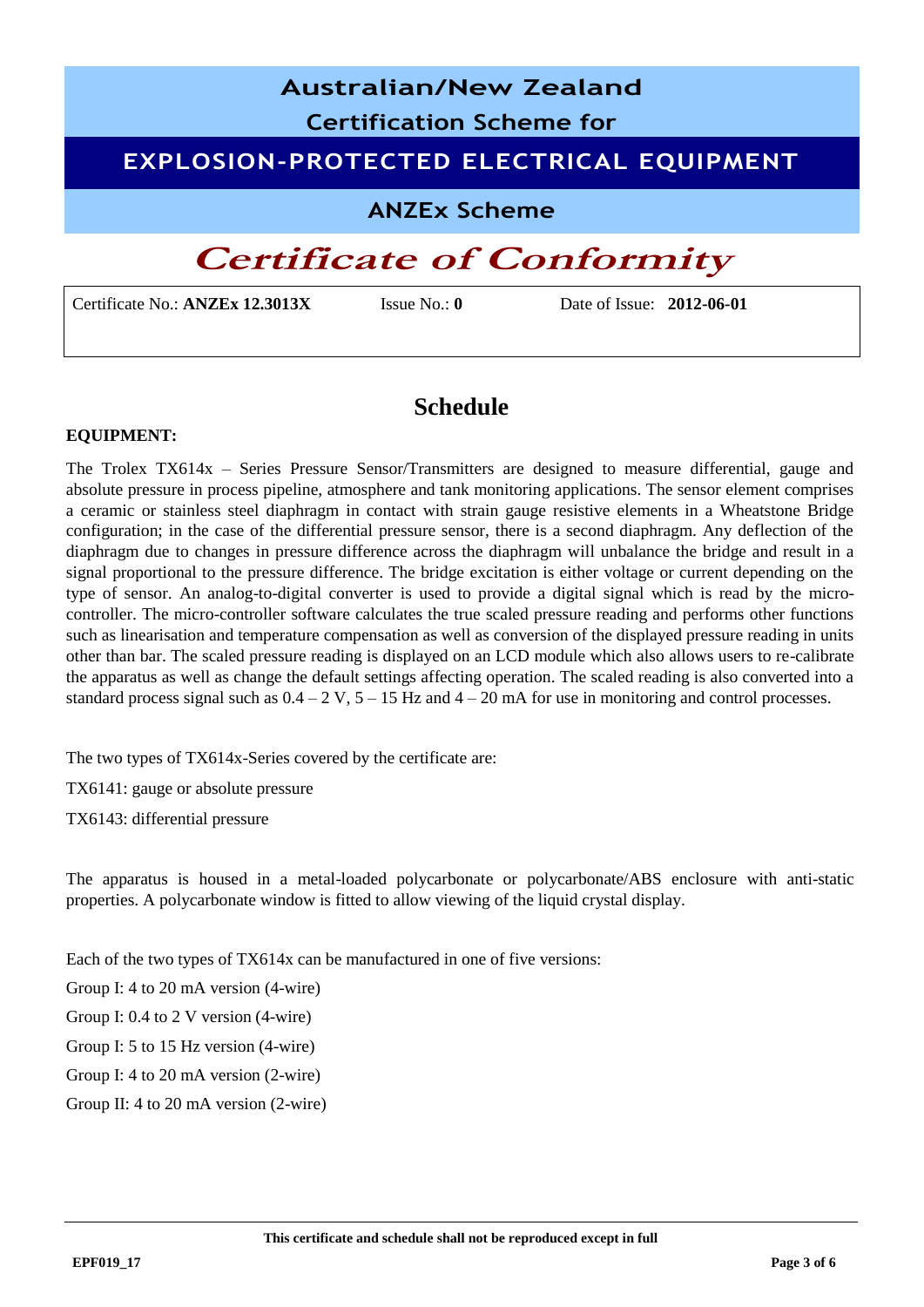| <b>Australian/New Zealand</b>                   |
|-------------------------------------------------|
| <b>Certification Scheme for</b>                 |
| <b>EXPLOSION-PROTECTED ELECTRICAL EQUIPMENT</b> |
| <b>ANZEx Scheme</b>                             |
| <b>Certificate of Conformity</b>                |

| Certificate No.: ANZEx 12.3013X | Issue No.: $\mathbf{0}$ | Date of Issue: 2012-06-01 |
|---------------------------------|-------------------------|---------------------------|
|                                 | Issue No.:              | Date of Issue:            |

### **CONDITIONS OF CERTIFICATION:**

It is a condition of safe use that the following parameters shall be taken into account during installation:

| <b>Version</b>                             | $T3/T4$ (supply)                                        | T1/T2 (signal out) [See notes $1 \& 3$ ] |                                        |  |  |
|--------------------------------------------|---------------------------------------------------------|------------------------------------------|----------------------------------------|--|--|
| Group I:                                   | $Ui = 16.5 V;$                                          | $Ui = 16.5 V;$                           | $Uo = 16.5 V$ ; $Io = 223 mA$ ;        |  |  |
| $4-20$ mA version                          | $Ci = 5 nF$ ; $Li = 0$                                  | $Ci = 5 nF$ ; $Li = 0$                   | $Po = 0.921$ W                         |  |  |
| $(4\text{-wire})$                          | [see note 2]                                            |                                          | $Co = 7 \mu F$ ; $Lo = 0.6 \text{ mH}$ |  |  |
| Group I:                                   | $Ui = 16.5 V;$                                          | $Ui = 16.5 V;$                           | $Uo = 16.5 V$ ; $Io = 41 mA$ ;         |  |  |
| $0.4 - 2$ V version                        | $Ci = 5 nF$ ; $Li = 0$                                  | $Ci = 5 nF$ ; $Li = 0$                   | $Po = 0.17 W$                          |  |  |
| $(4\text{-wire})$                          | [see note 2]                                            |                                          | $Co = 7 \mu F$ ; $Lo = 0.6 \text{ mH}$ |  |  |
| Group I:                                   | $Ui = 16.5 V;$                                          | $Ui = 16.5 V;$                           | $U_0 = 0$                              |  |  |
| 5-15 Hz version<br>$(4\text{-wire})$       | $Ci = 5 nF$ ; $Li = 0$                                  | $Ci = 0; Li = 0$                         |                                        |  |  |
|                                            | T1 & T4 (supply/signal out) [T2 & T3 are not connected] |                                          |                                        |  |  |
| Group I                                    |                                                         | $Ui = 16.5 V;$                           |                                        |  |  |
| $4 - 20$ mA versions:<br>$(2\text{-wire})$ |                                                         | $Ci = 8 nF$ ; $Li = 0$                   |                                        |  |  |
| Group II                                   | $Ui = 28 V; Ii = 120 mA$                                |                                          | $R_{min} = 233 \Omega$                 |  |  |
| $4 - 20$ mA versions:<br>$(2\text{-wire})$ | $Pi = 0.84 W$ ;                                         |                                          | $Ci = 8 nF$ ; $Li = 0$                 |  |  |

Note 1: The signal terminals T1/T2 may be connected to a powered or non-powered load.

**Note 2:** For all builds, the connections to terminals T1/T2 and T3/T4 are assumed to be from the same power supply. The signal terminals of 4-wire builds may be supplied from a different power supply, in which case, for system assessment purposes, the supply terminals T3/T4 should be regarded as a 16.5 V source with one countable fault via a series resistance as follows:

| Group I 4-20 mA 4-wire: | $73.9 \Omega$                                                  |
|-------------------------|----------------------------------------------------------------|
| Group I $0.4-2$ V:      | $404 \Omega$                                                   |
| Group I 5-15 Hz:        | No galvanic connection between the supply and signal terminals |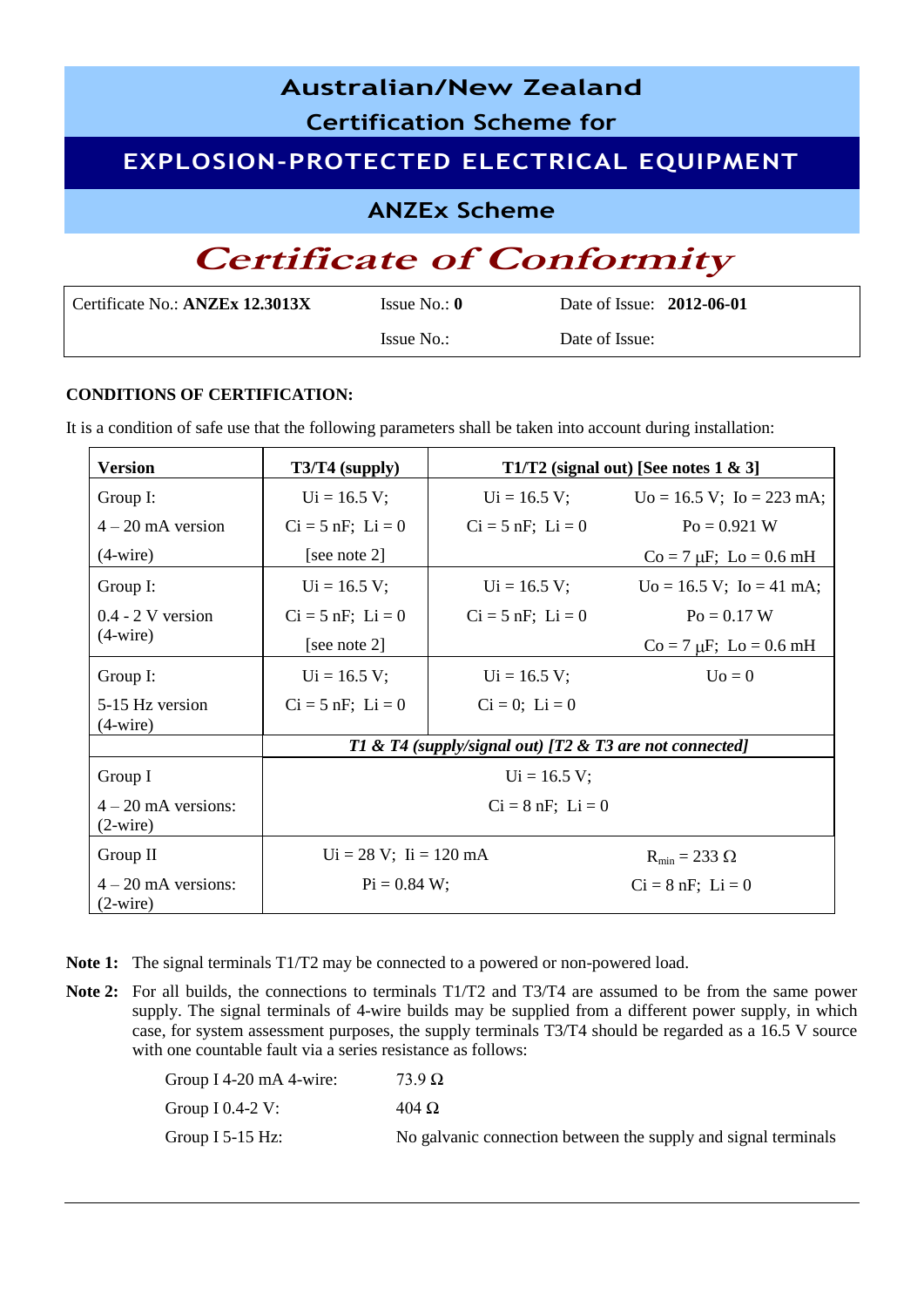# **Australian/New Zealand Certification Scheme for EXPLOSION-PROTECTED ELECTRICAL EQUIPMENT ANZEx Scheme Certificate of Conformity**

| Certificate No.: <b>ANZEx 12.3013X</b> | Issue No.: $\mathbf{0}$ | Date of Issue: 2012-06-01 |
|----------------------------------------|-------------------------|---------------------------|
|                                        | Issue No.:              | Date of Issue:            |

- **Note 3:** The installer should refer to the parameters of the equipment connected to terminals T1/T2 and compare these to the parameters listed in the table. The more onerous set of parameters should be used.
- **Note 4:** Terminals 5-8 are not used in any build.

### **DOCUMENTS:**

| <b>Document</b><br>No. | <b>Sheets</b> | <b>Document Title</b>                                                                                             | <b>Issue</b>   | <b>Date</b><br>(yyyy-mm-dd) |
|------------------------|---------------|-------------------------------------------------------------------------------------------------------------------|----------------|-----------------------------|
| P5430.01               | $\mathbf{1}$  | Control PCB Certified Circuit Diagram                                                                             | A              | 1997-11-03                  |
| P5430.04               | $\mathbf{1}$  | <b>Output PCB</b>                                                                                                 | $\overline{C}$ | 2001-10-22                  |
| P5436.01               | $1$ of $6$    | <b>Output PCB Overall Circuit Diagram</b>                                                                         | $\mathcal{C}$  | 2001-11-12                  |
| P5436.01               | $2$ of 6      | Output PCB GpI 0.4 to 2V Output Version                                                                           | $\mathcal{C}$  | 2001-11-12                  |
| P5436.01               | 3 of 6        | Output PCB GpI 4 to 20mA Output (2 wire)                                                                          | $\mathcal{C}$  | 2001-11-12                  |
| P5436.01               | 4 of 6        | Output PCB GpI 4 to 20mA Output (4 wire)                                                                          | $\mathcal{C}$  | 2001-11-12                  |
| P5436.01               | 5 of 6        | Output PCB GpI 5 to 15Hz Output Version                                                                           | $\mathcal{C}$  | 2001-11-12                  |
| P5436.01               | 6 of 6        | Output PCB GpII 4 to 20mA Output (2 wire)                                                                         | $\mathcal{C}$  | 2001-11-12                  |
| P5436.02               | $\mathbf{1}$  | TX6140 Series Pressure Sensor/Transmitter<br><b>General Arrangement</b>                                           | $\mathbf{F}$   | 2011-11-18                  |
| P5436.08               | $\mathbf{1}$  | TX6140 Series Pressure Sensor/Transmitter<br><b>Certified Block Diagram</b>                                       | $\mathbf{A}$   | 1998-03-17                  |
| P5436.16               | $\mathbf{1}$  | TX6140 Series Pressure Sensor/Transmitter<br>Interface PCB - Gauge/Absolute Pressure Certified<br>Circuit Diagram | $\mathbf{A}$   | 1998-04-21                  |
| P5436.17               | $\mathbf{1}$  | TX6140 Series Pressure Sensor/Transmitter<br>Interface PCB - Differential Pressure Certified<br>Circuit Diagram   | $\overline{A}$ | 1998-04-21                  |
| P5436.19               | $\mathbf{1}$  | TX6140 Series Pressure Sensor/Transmitter<br>Certified Circuit Diagram                                            | $\mathsf{A}$   | 1998-03-17                  |
| P5436.21               | $\mathbf{1}$  | TX6140 Series Pressure Sensor/Transmitter<br>Interface PCB - Differential Pressure Certified<br>Circuit Diagram   | $\mathsf{A}$   | 1998-04-21                  |